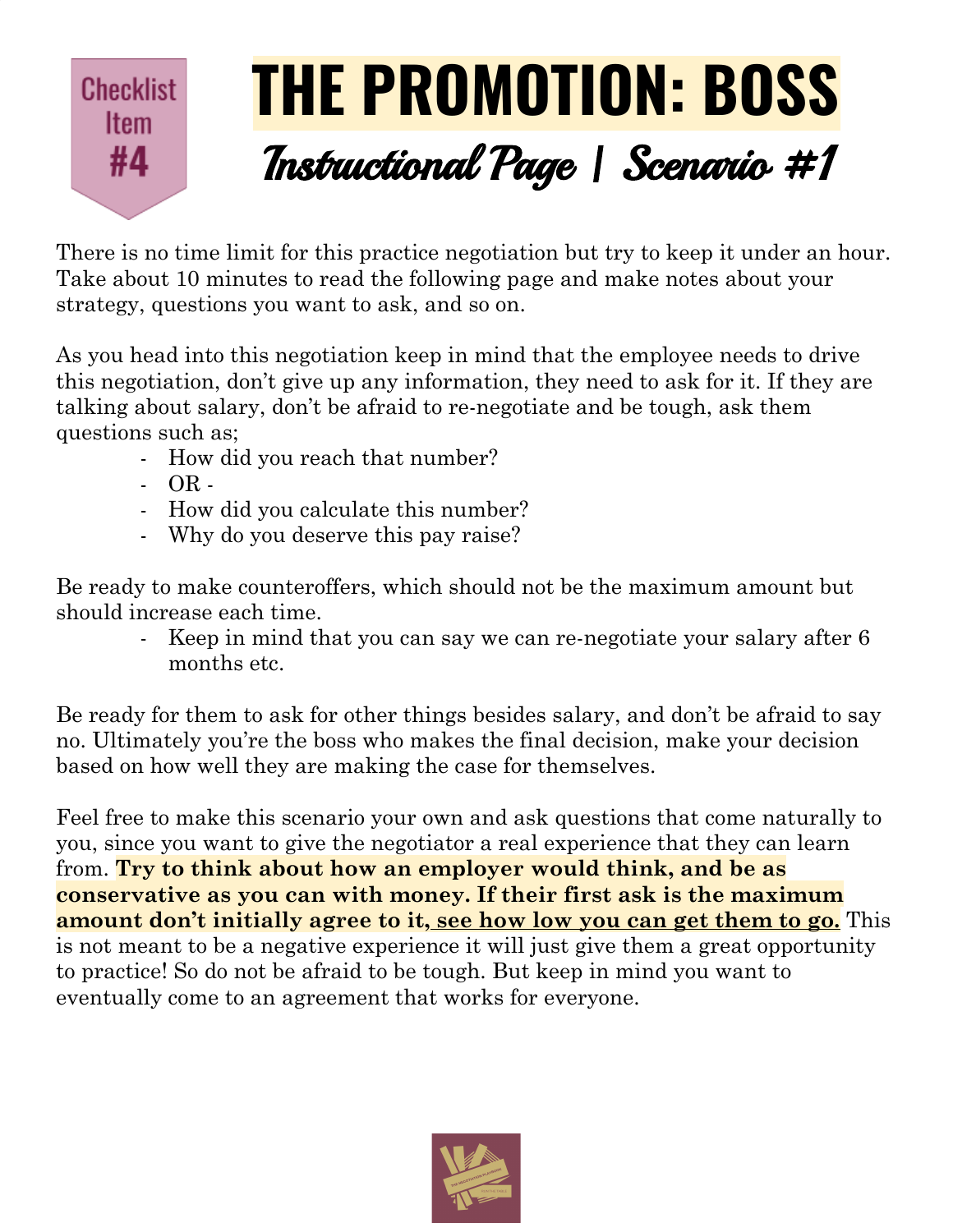

You are the Chief Executive Officer for a major Technology firm: **Techno Inc.** in Denver, CO. You recently promoted a long term employee who has worked their way up in the company. They started as an average employee and quickly impressed the managers so that within three years their title changed to the coordinator and most recently to a manager.

You are excited about this because you and this employee get along, they always get their projects done well and on time, and they give excellent presentations to clients. The only concern you have is that they are not very consistent with their time, they come in different hours and often run late. This hasn't been an issue previously because they always get their work done, but you are a little worried that with all this added responsibility they may struggle.

You checked with Human Resources and despite the title changes they have never actually been promoted and haven't received a significant pay increase. In their previous role they were making **75K annually (net).** After talking with HR and the leadership committee you are ready to head into a salary negotiation. You are cleared to increase their salary to **110K annually (net)** a **46%** increase from their previous salary, but **they have to ask for it.** *(You cannot go over 110K)*

Before you head into your negotiation the HR manager stops by your office to let you know about a new Computer Design Program at the local college, and they are looking for anyone who may be interested to sign up and be sponsored by the organization, including paid tuition and as an added benefit upon completion of the program get an extra 6 paid vacation days!